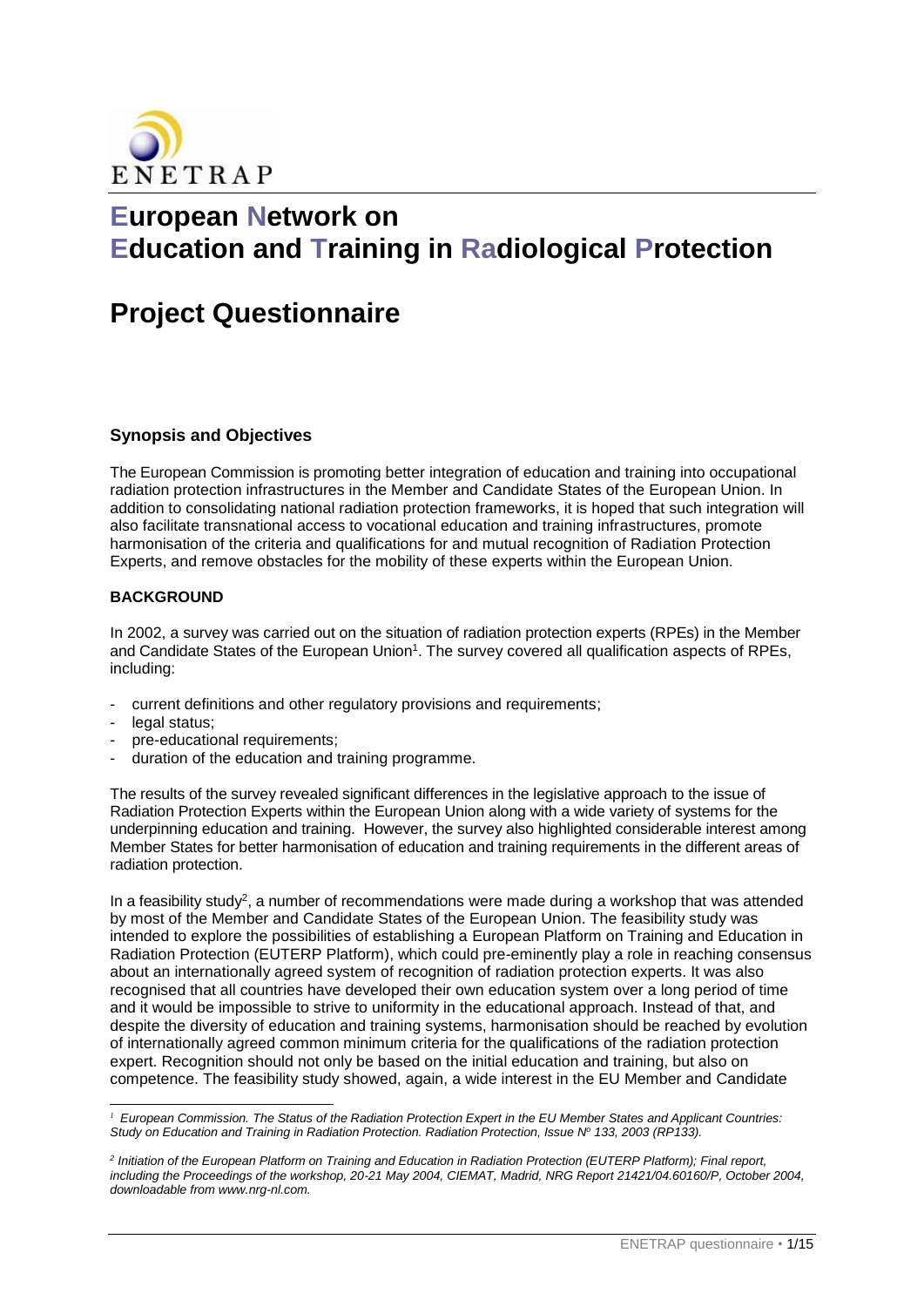States to participate in such a Platform. It is expected that this Platform will be established later this year.

# **CURRENT PROJECT**

More detailed information on several of the issues identified in the feasibility study is required if the EUTERP Platform is to have a sound basis. Therefore, the ENETRAP project (European Network on Education and Training in Radiological Protection) has recently been launched in the 6th Framework Programme of the European Commission, specifically to address these issues.

The enclosed questionnaire represents the first phase of the ENETRAP project, the objective of this questionnaire being to elicit detailed information which will enable us to:

- 1. assess the actual training needs in the EU Member States and Candidate States;
- 2. understand the various regulatory aspects and consequently propose minimum requirements for mutual recognition of RPEs and RPOs;
- 3. collate details of the various training and education activities available in the EU Member and Candidate States, and
- 4. review the content, structure and methods of these training and education activities.

We recognise that the questionnaire is comprehensive and will require some time to complete. Nevertheless, we are sure that you acknowledge the importance of the subject and we are aware of your interest in these matters, since you might have been involved in one of the previous studies. Your opinion and comment is valued.

Ideally we would prefer one formal response from your country representing a collation of the data and information from all relevant sources. Of course you are free to circulate the questionnaire to colleagues, national bodies etc as you think necessary but please only return one completed questionnaire. If you think that you are not the most appropriate contact for us to correspond with on this matter please contact me (details below) so that we may establish an alternative contact.

Please send the completed questionnaire back to me by e-mail by October 31 at the latest. If you need more information about the questions or wish to discuss the issues in more detail, please do not hesitate to contact me. For more information on the ENETRAP project, please also visit [http://www.sckcen.be/enetrap.](http://www.sckcen.be/enetrap)

The ENETRAP consortium thanks you very much for your collaboration.

Yours sincerely,

Michèle Coeck Co-ordinator ENETRAP

SCK•CEN Boeretang 200 B-2400 Mol Belgium T + 32 14 33 28 89 F + 32 14 32 10 49 [mcoeck@sckcen.be](mailto:mcoeck@sckcen.be) [www.sckcen.be/enetrap](http://www.sckcen.be/enetrap)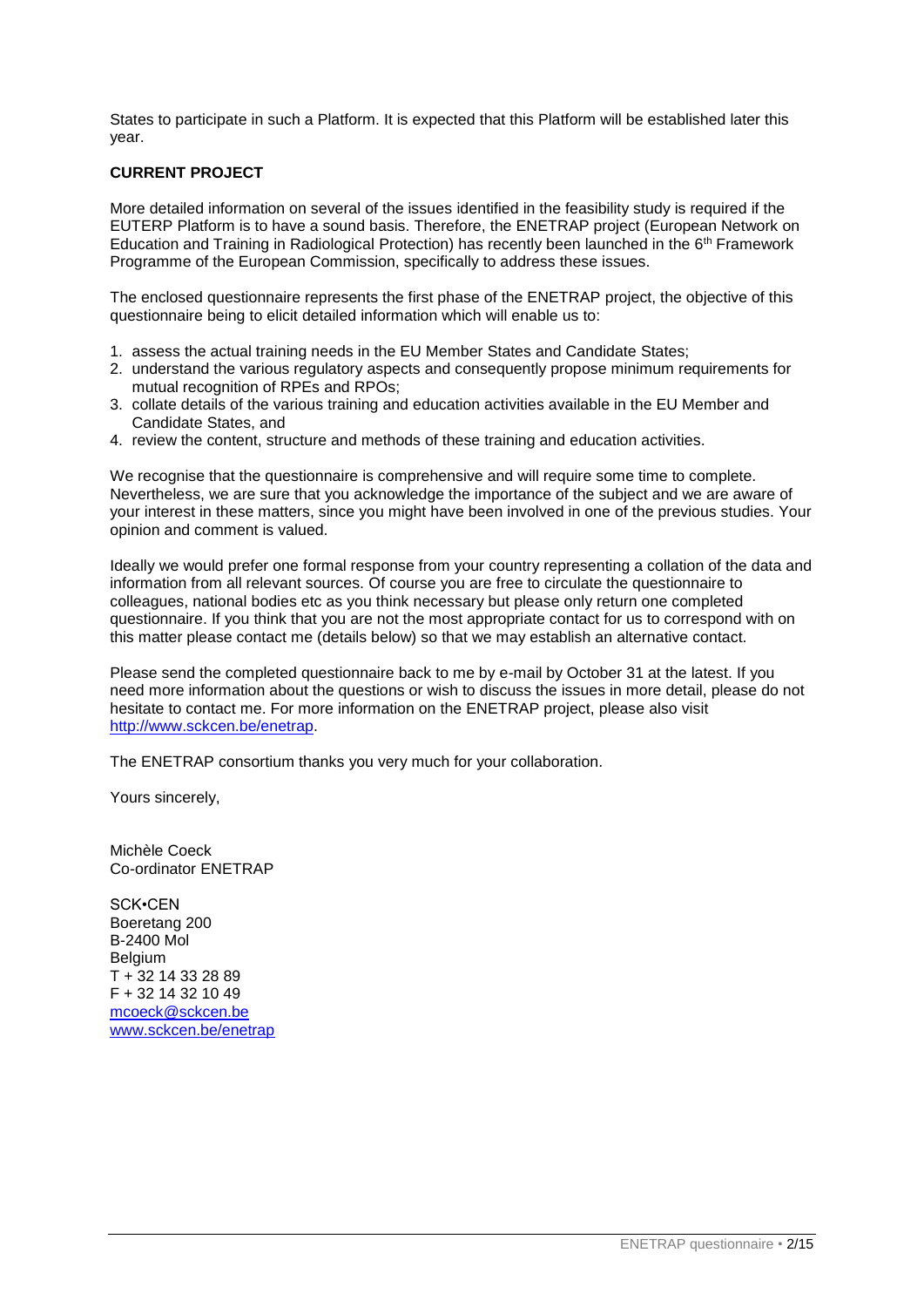# **Glossary of Terms**

## **"Radiation Protection Expert (RPE)"**

The term Radiation Protection Expert (RPE) refers to the specific definition used in a country's law and may be more or less equal to the definition of the "Qualified Expert" in Council Directive 96/29/Euratom, or in the International Basic Safety Standards (Safety Series No. 115, IAEA, Vienna, 1996). That is:

"*An individual who, by virtue of certification by appropriate boards or societies, professional licenses or academic qualifications and experience, is duly recognized as having expertise in a relevant field of specialization, e.g. medical physics, radiation protection, occupational health, fire safety, quality assurance or any relevant engineering or safety speciality".*

### **"Radiation Protection Officer (RPO)"**

An individual appointed by the registrant/licensee/employer to supervise or oversee the execution of practices. Defined in the IAEA international Basic Safety Standards as:

"*An individual technically competent in radiation protection matters relevant for a given type of practice who is designated by the registrant or licensee to oversee the application of the requirements of the standards*".

#### **"Workers"**

The term worker (or radiation worker) reflects the definition of "exposed" worker in Council Directive 96/29/Euratom:

*"Persons either self-employed or working for an employer subject to exposures incurred at work… and liable to result in doses exceeding one or other of the dose levels equal to the dose limits for members of the public".*

#### **"Education"**

Within the context of this project, "education" is defined as provision of the initial knowledge base, for example, as might be obtained from a degree or diploma course, post-graduate study etc.

#### **"Training"**

Within the context of this project, "training" is considered to be the provision of specific expertise and competencies relevant to radiation protection. Often complimentary and/or further to education.

#### **"Training Schemes"**

A series of linked training (or education + training) events.

#### **"On-the-Job Training (OJT)"**

On-the-Job Training (OJT) is a form of training in which the trainee works at a suitable environment where the facility or the infrastructure needed for the OJT is available, under the supervision of an experienced supervisor/expert (hands-on experience).

#### **"Work Experience"**

Time spent actively working within a specific practice gaining in-depth knowledge of the practice and experience in relevant radiation protection issues.

#### **"E-Learning"**

As defined by the Welsh Assembly Government as "*the use of electronic technology to support, enhance or deliver learning*". It can be presented on CD-ROM, over the Internet, intranet/extranet (LAN/WAN), audio and videotape, satellite broadcast, interactive TV, etc., or can be combined with traditional classroom instruction in a blended learning environment.

#### **"Open and distance learning"**

A means of providing learning opportunities that is characterised by the separation of teacher and learner in time and/or place. Open learning makes use of a variety of media (including printed and electronic material) to facilitate the interaction between learners and tutors.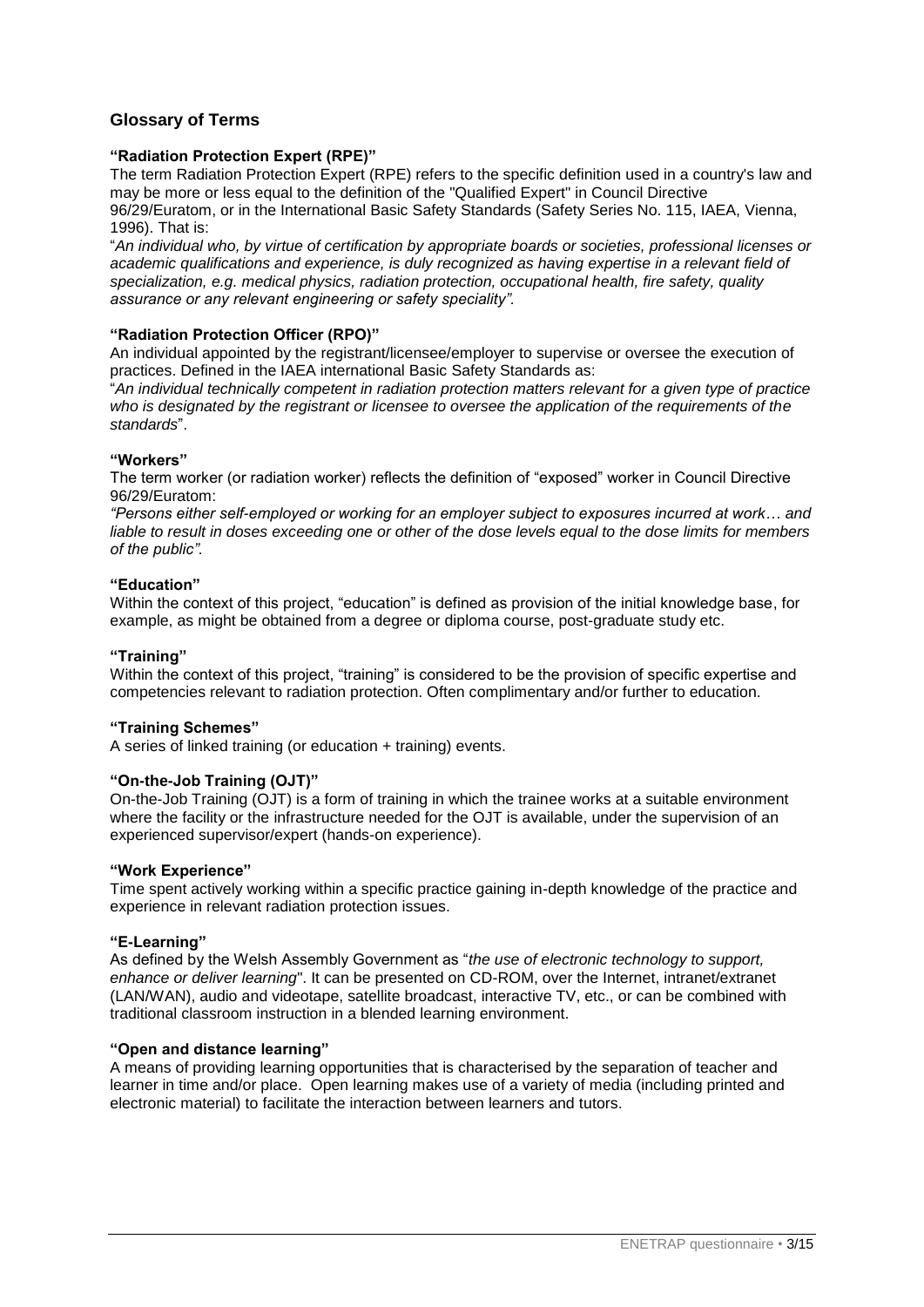# **Respondent details**

Name: Affiliation: Address: Country:

| E-mail:    |  |
|------------|--|
| Telephone: |  |
| Fax:       |  |

# **Completion of the questionnaire:**

□ By yourself?

Yes\*

 $\Box$  Partly\* (please specify below who else contributed an for which section A, B, C, D, E)

No\*

\* Please tick appropriate box

 $\Box$  By other persons (please specify who and for which sections)

 $\Box$  We may wish to follow up on specific issues. It would be helpful if you could identify any additional contacts that you feel are relevant.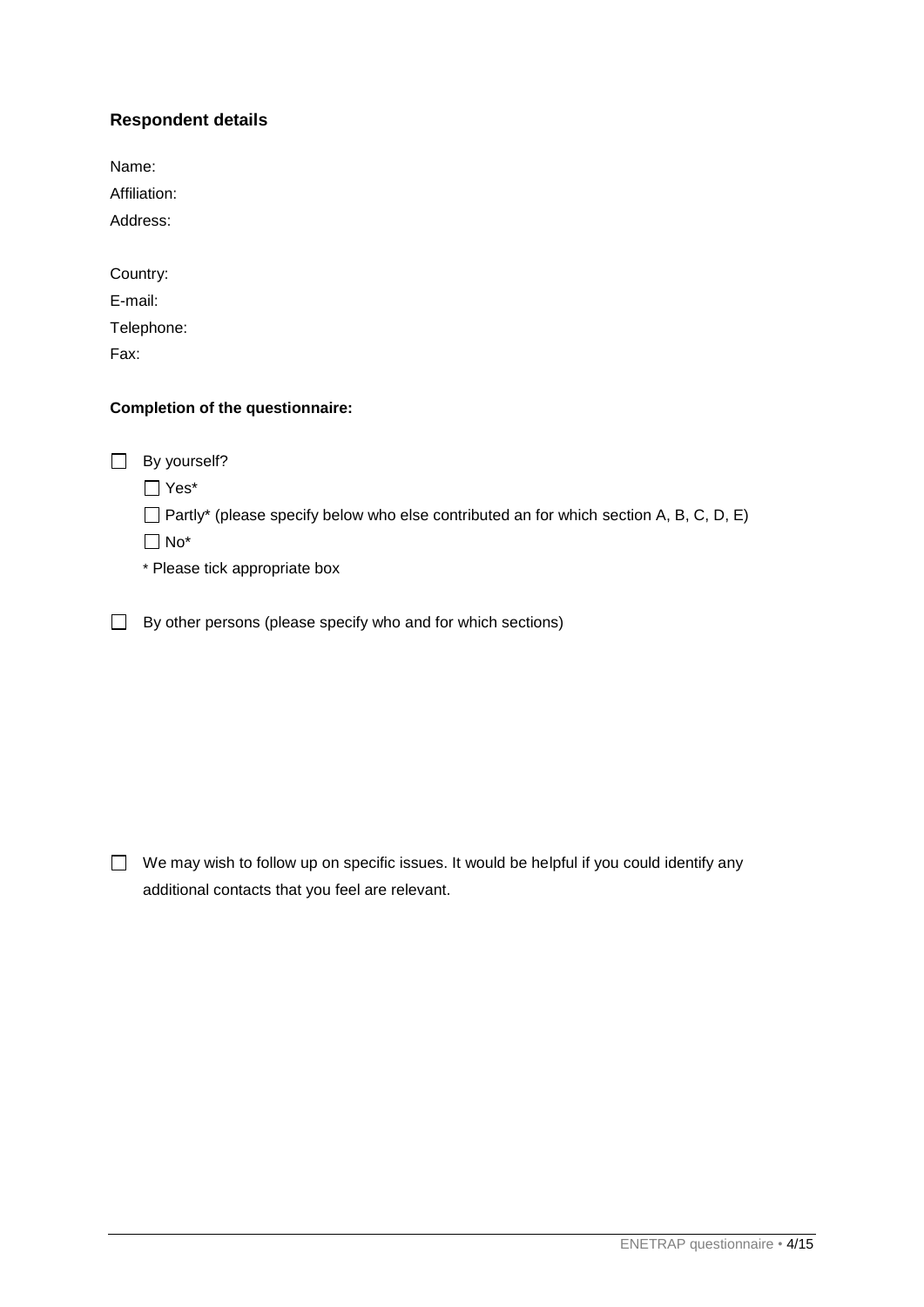# **A. Numbers of Radiation Protection Experts (RPEs)**

# *Objective:*

*To obtain quantitative numbers of RPEs currently working in each EU Member and Candidate State.* 

# *Questions:*

A1. Please provide an indication of the number of RPEs currently working in your country. If you are unable to break the information down in to sectors of work, please just provide a "total" figure.

| Sector of Work    |                                | Approximate Number of RPEs |
|-------------------|--------------------------------|----------------------------|
| 1. Total Nuclear  |                                | 1. Total:                  |
|                   | a) Power production            | a)                         |
| b)                | Reprocessing                   | b)                         |
|                   |                                |                            |
|                   | 2. Total Medical               | 2. Total:                  |
| a)                | Diagnostic radiography         | a)                         |
| b)                | Radiotherapy                   | b)                         |
| c)                | Nuclear Medicine               | $\mathbf{C}$               |
|                   |                                |                            |
| 3. Total Industry |                                | 3. Total:                  |
| a)                | Industrial process gauges      | a)                         |
| b)                | Nuclear density gauges         | b)                         |
| c)                | Industrial irradiators         | $\mathsf{c}$               |
| d)                | Industrial radiography         | $\mathsf{d}$               |
| e)                | Recycling and scrap metal      | e)                         |
| f)                | Radioactive tracers            | f)                         |
| g)                | NORM/TENORM                    | g)                         |
|                   |                                |                            |
|                   | 4. Research/Teaching           | 4. Total:                  |
|                   | a) Sealed sources              | a)                         |
| b)                | Unsealed radioactive materials | b)                         |
| c)                | Radiation generators           | $\mathbf{c}$               |
|                   |                                |                            |
| 5. Other          |                                | 5. Total:                  |
|                   |                                |                            |
|                   |                                |                            |
|                   | <b>Total</b>                   |                            |

A2. The answer to A1 is (please tick appropriate box)

- □ Based on documented evidence. *Please indicate the source:*
- Based on an estimated value.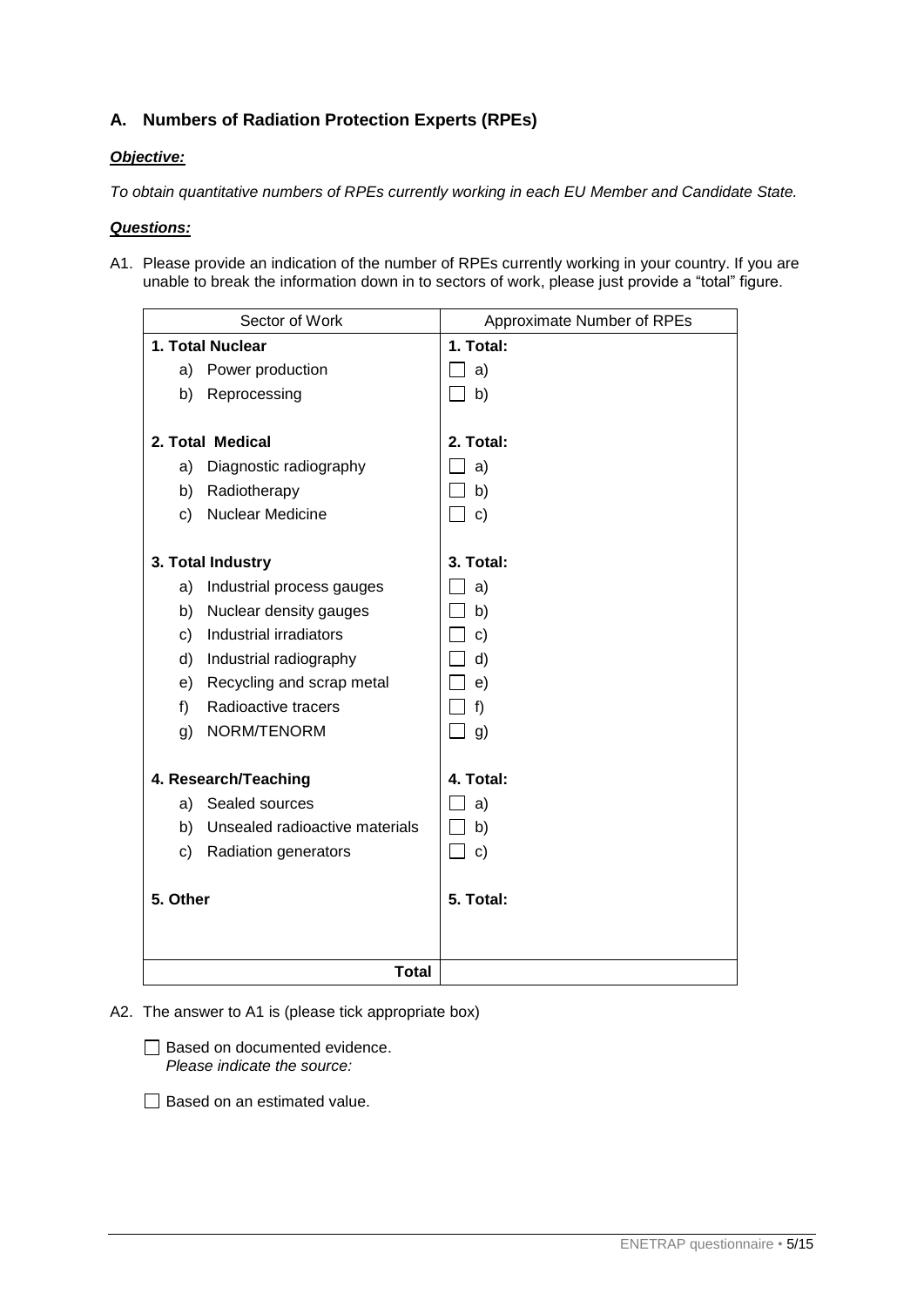- A3. Is the total number of RPEs considered to be adequate at the present time?
	- Yes  $\Box$  No

Please comment on your response:

- A4. Have all RPEs currently working within your country been trained and qualified within your country?
	- □ Yes No □ Don't know

Please comment on your response:

# **B. Identification of practices**

### *Objective:*

*To build up a picture of the degree of application of the various practices within EU Member and Candidate States. Such data should facilitate an assessment of "adequacy" of numbers of RPEs and radiation protection support in general, and identify where there may be a shortfall to support the practices within the country.*

#### *Questions:*

B1. Please indicate which of the following practice/applications are undertaken within your country:

#### **Nuclear**

□ Power production

 $\Box$  Fuel reprocessing

# **Medical**

- $\Box$  Diagnostic radiography
- $\Box$  Radiotherapy
- Nuclear Medicine

## **Industry**

- $\Box$  Industrial process gauges
- $\Box$  Nuclear density gauges
- $\Box$  Irradiators
- $\Box$  Radiography
- $\Box$  Recycling and scrap metal
- $\Box$  Radioactive tracers
- $\Box$  NORM/TENORM

# **Research/Teaching**

- $\Box$  Sealed sources
- Unsealed radioactive materials
- $\Box$  Radiation generators
- B2. Please identify anything you consider of relevance that is not in the above list.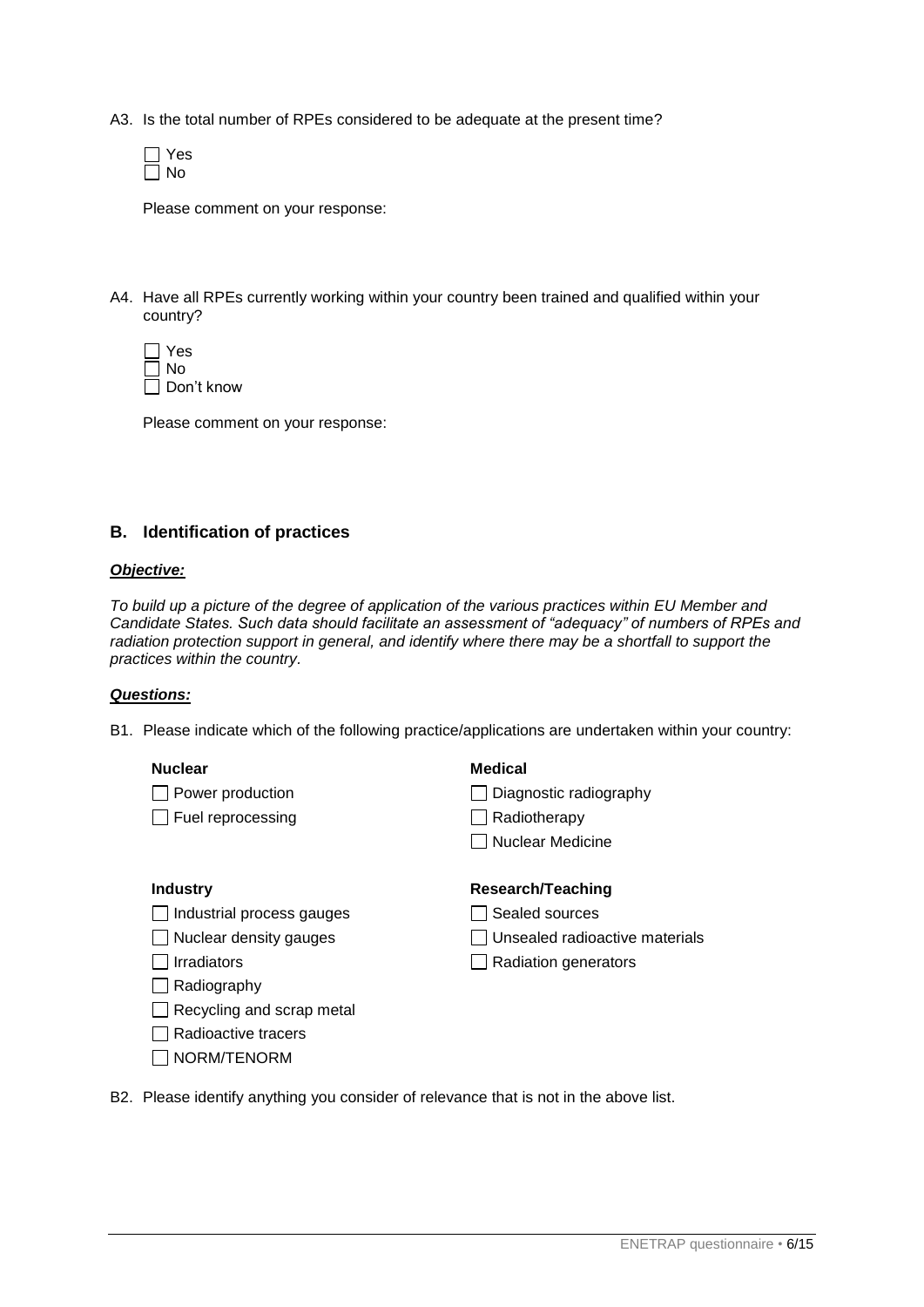B3. Are any changes/developments foreseen that could impact on radiation protection requirements? (e.g. impending change in legislation, introduction of new practices…)

| Sector of Work                       | Approximate Number of Radiation<br>Workers |
|--------------------------------------|--------------------------------------------|
| 1. Total Nuclear                     | 1. Total:                                  |
| Power production<br>a)               | a)                                         |
| b)<br>Reprocessing                   | $\Box$ b)                                  |
| 2. Total Medical                     | 2. Total:                                  |
| Diagnostic radiography<br>a)         | a)                                         |
| Radiotherapy<br>b)                   | b)                                         |
| Nuclear Medicine<br>c)               | $\mathbf{C}$                               |
| 3. Total Industry                    | 3. Total:                                  |
| a)<br>Industrial process gauges      | a)                                         |
| b)<br>Nuclear density gauges         | b)                                         |
| Industrial irradiators<br>C)         | $\mathbf{C}$                               |
| Industrial radiography<br>d)         | d)                                         |
| Recycling and scrap metal<br>e)      | e)                                         |
| Radioactive tracers<br>f)            | f)                                         |
| NORM/TENORM<br>g)                    | g)                                         |
| 4. Research/Teaching                 | 4. Total:                                  |
| Sealed sources<br>a)                 | a)                                         |
| Unsealed radioactive materials<br>b) | b)                                         |
| c)<br>Radiation generators           | $\mathbf{C}$                               |
| 5. Other                             | 5. Total:                                  |
|                                      |                                            |
| <b>Total</b>                         |                                            |

B4. In the table below, please provide an indication of the total number of workers. If you are unable to break the data down into sectors of work, please provide an estimated total.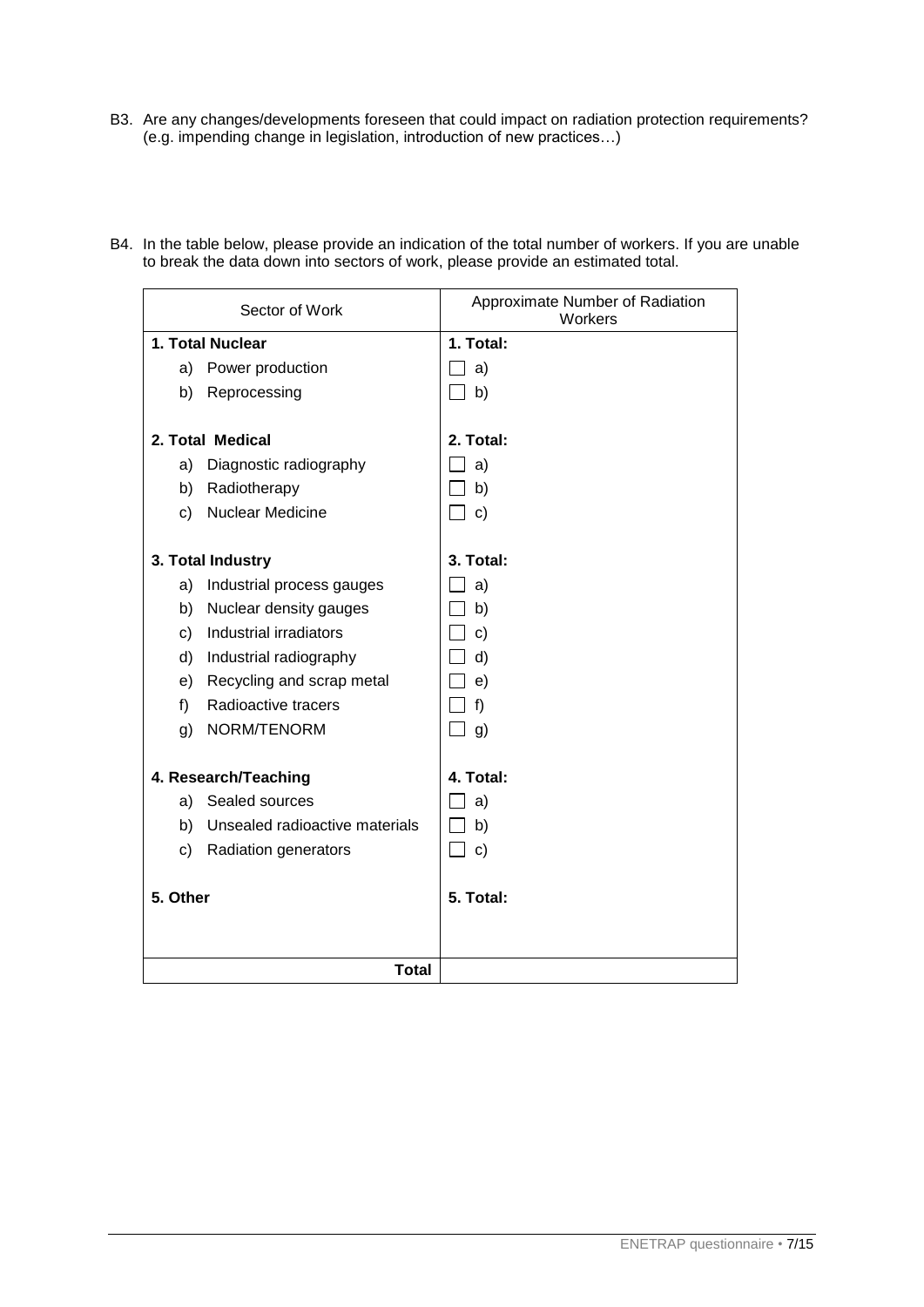B5. In the table below, please provide an indication of the number of registrants/licensees (employers) in your country.

| Sector of Work                       | Number of Registrants/Licensees |
|--------------------------------------|---------------------------------|
| 1. Total Nuclear                     | 1. Total:                       |
| Power production<br>a)               | a)                              |
| Reprocessing<br>b)                   | b)                              |
|                                      |                                 |
| 2. Total Medical                     | 2. Total:                       |
| Diagnostic radiography<br>a)         | a)                              |
| Radiotherapy<br>b)                   | b)                              |
| <b>Nuclear Medicine</b><br>c)        | $\Box$ c)                       |
|                                      |                                 |
| 3. Total Industry                    | 3. Total:                       |
| Industrial process gauges<br>a)      | a)                              |
| Nuclear density gauges<br>b)         | b)                              |
| Industrial irradiators<br>c)         | c)                              |
| Industrial radiography<br>d)         | d)                              |
| Recycling and scrap metal<br>e)      | e)                              |
| Radioactive tracers<br>f)            | f)                              |
| NORM/TENORM<br>g)                    | _l g)                           |
|                                      |                                 |
| 4. Research/Teaching                 | 4. Total:                       |
| a) Sealed sources                    | a)                              |
| Unsealed radioactive materials<br>b) | b)                              |
| c)<br>Radiation generators           | $\Box$ c)                       |
| 5. Other                             | 5. Total:                       |
|                                      |                                 |
|                                      |                                 |
| <b>Total</b>                         |                                 |

# **C. National Capabilities for Education and Training in Radiation Protection**

# *Objective:*

*To make an assessment of whether or not the national capabilities for E&T in radiation protection a) fully support the national radiation protection requirements (at the RPE and RPO level ) and b) are of any benefit in the support of radiation protection requirements in other countries.*

# *Questions:*

C1. Is the radiation protection education and training infrastructure in your country self-sustainable, or is it supported by other bodies (such as the IAEA) or other countries?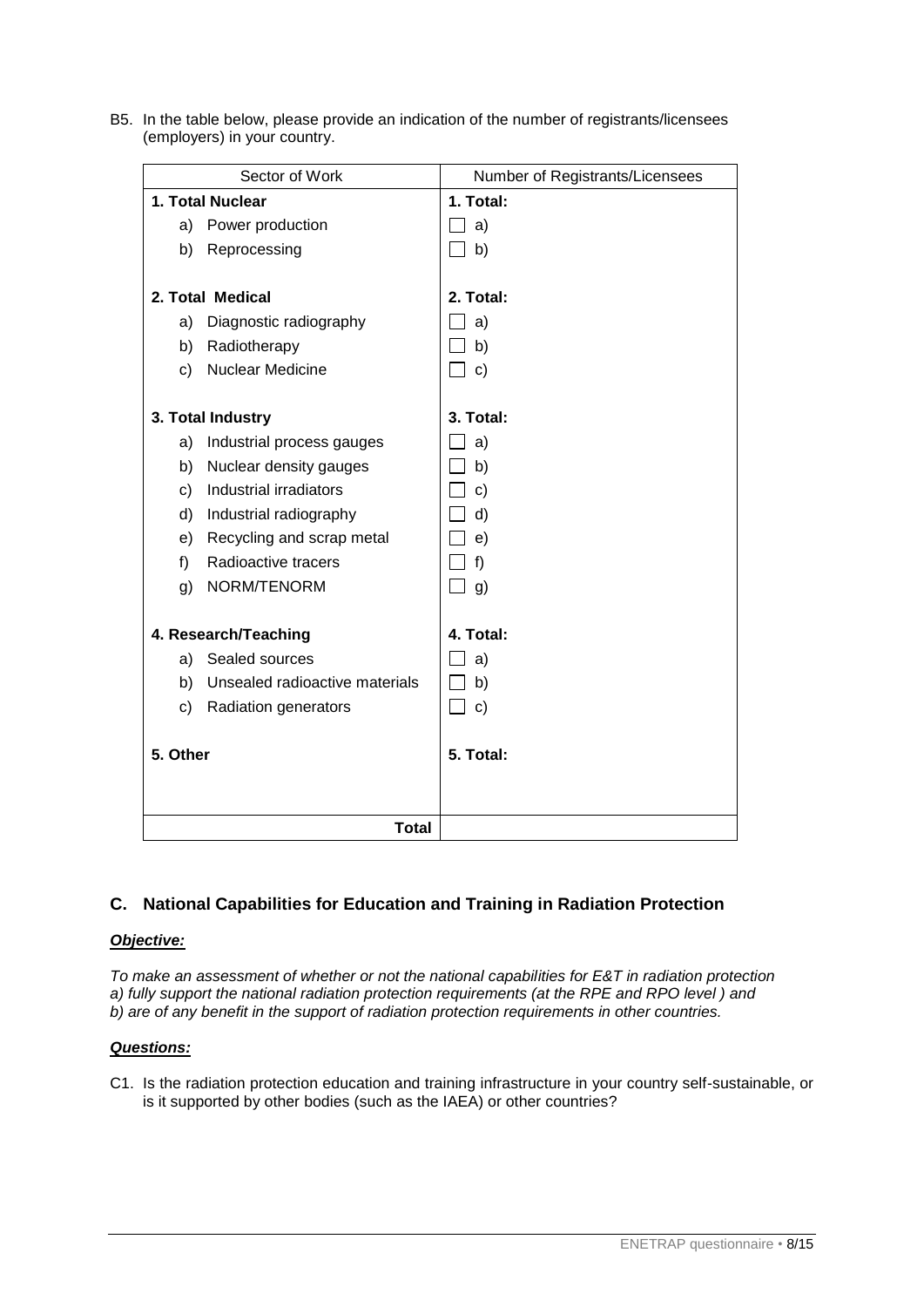- C2. Within your country are there any academic courses, i.e. degree, diplomas etc available where the focus of the qualification is "radiation protection" in general terms rather than in a supporting science? (For example, in the UK the University of Surrey offers an MSc in "Radiation and Environmental Protection ")
	- $\Box$ Yes *Please provide details on the course:*

 $\Box$  No

- C3. Is successful completion of any of the academic courses identified in C2 a pre-requisite for the recognition of RPE?
	- $\Box$  Yes *Please provide details:*
	- $\Box$  No
- C4. Within your country are there any academic courses in radiation protection which are required basic education for certain professions (For example, for Medical Physicists, for Regulators...)?
	- Yes *Please provide details:*
	- $\Box$  No
- C5. Is successful completion of any of the courses identified in C2 sufficient for recognition as RPE or RPO?
	- Yes *Please comment:*
	- $\Box$  No
- C6. In general terms, is there a minimum level of basic education required for recognition of the RPE?
	- $\Box$ Yes *Please provide details:*
	- $\Box$  No
- C7. Please identify any training schemes specifically aimed at contributing to the initial professional development of the RPE. Include any detail that you think would be helpful.
- C8. Do the schemes identified in C7 reflect the basic syllabus for Qualified Experts as specified in Communication 98/C 133/03 from the Commission, concerning the implementation of Council Directive 96/29/Euratom? Please tick the appropriate box.

| Yes, exactlv |
|--------------|
| Yes, in part |
| N٥           |

*Please comment on your response:*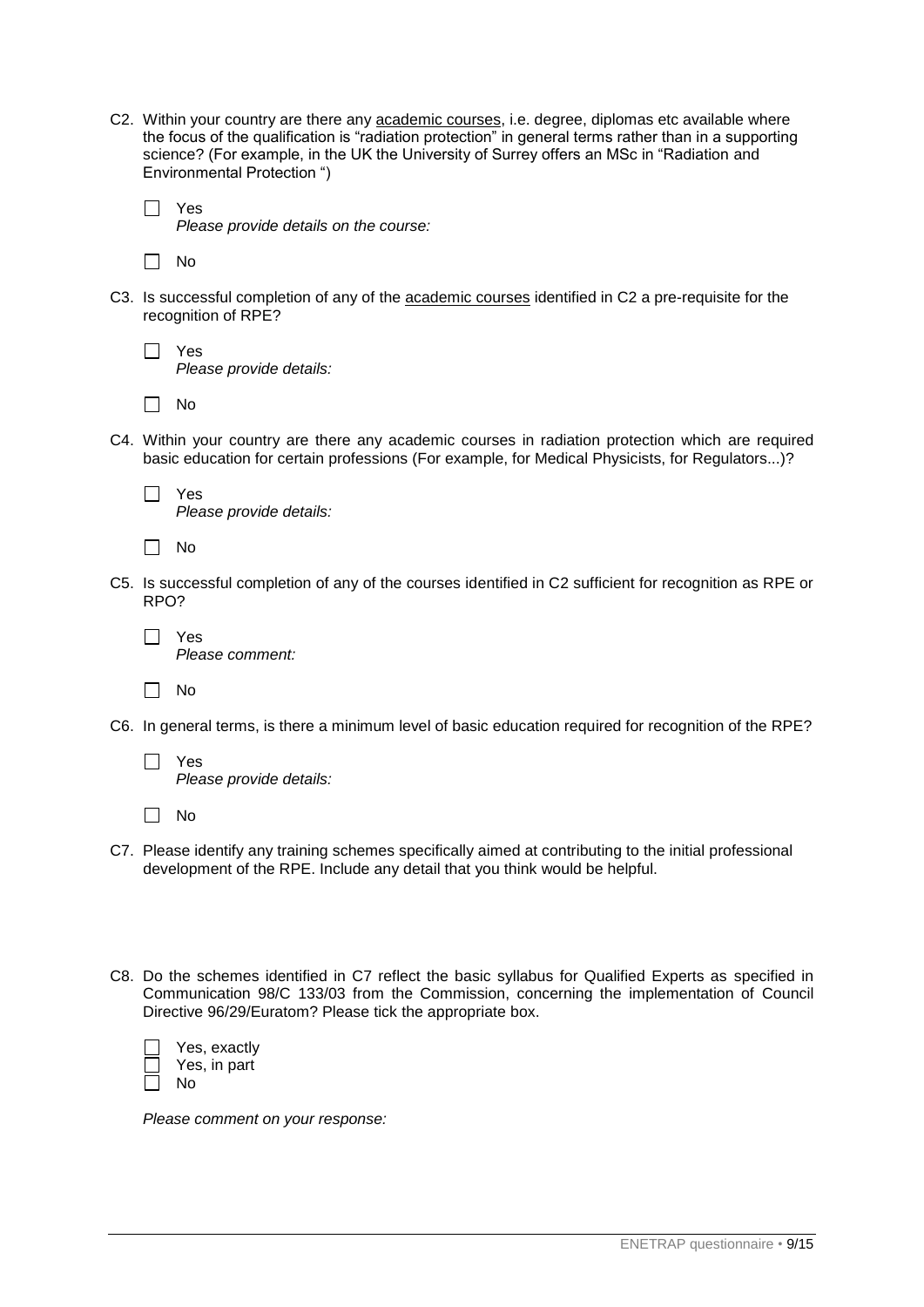C9. Do the schemes identified in C7 reflect the Standard Syllabus of the Postgraduate Educational Course from the IAEA (IAEA Training Course Series No 18)? Please tick appropriate box.

| Yes, exactly |
|--------------|
| Yes, in part |
| N٥           |

*Please comment on your response:*

C10.Are there any training events that make use (either entirely or in part) of distant learning or elearning tools?

| $\Box$ Yes                                                                                    |
|-----------------------------------------------------------------------------------------------|
| Please provide summary details; it would be helpful if you could identify contact persons for |
| further discussions:                                                                          |

| Nο |          |
|----|----------|
|    | Not sure |

C11.Are there any training events that make use (either entirely or in part) of On the Job Training (OJT)?

| ÷<br>-<br>- |
|-------------|
| г           |

*Please provide summary details:*

| N٥       |
|----------|
| Not sure |

- C12.Specify which piece(s) of legislation provide the current legal basis for On the Job Training (OJT) and/or work experience. *Please provide a copy of the relevant text, preferably in English if available.*
- C13.If the wording of the terms "on the job training" and "work experience" in the glossary does not reflect fully the definition in your national regulation, please comment.
- C14.Are there different levels or classifications for OJT and/or work experience of radiation protection experts and/or RPO recognised in your country with regard to the complexity of the radiation applications in different areas, such as medicine, industry, research, nuclear fuel cycle etc?



C15.If the answer to C14 is "Yes", please specify these different levels in terms of prior education, duration and content of the OJT and/or work experience, etc…. How is completion verified?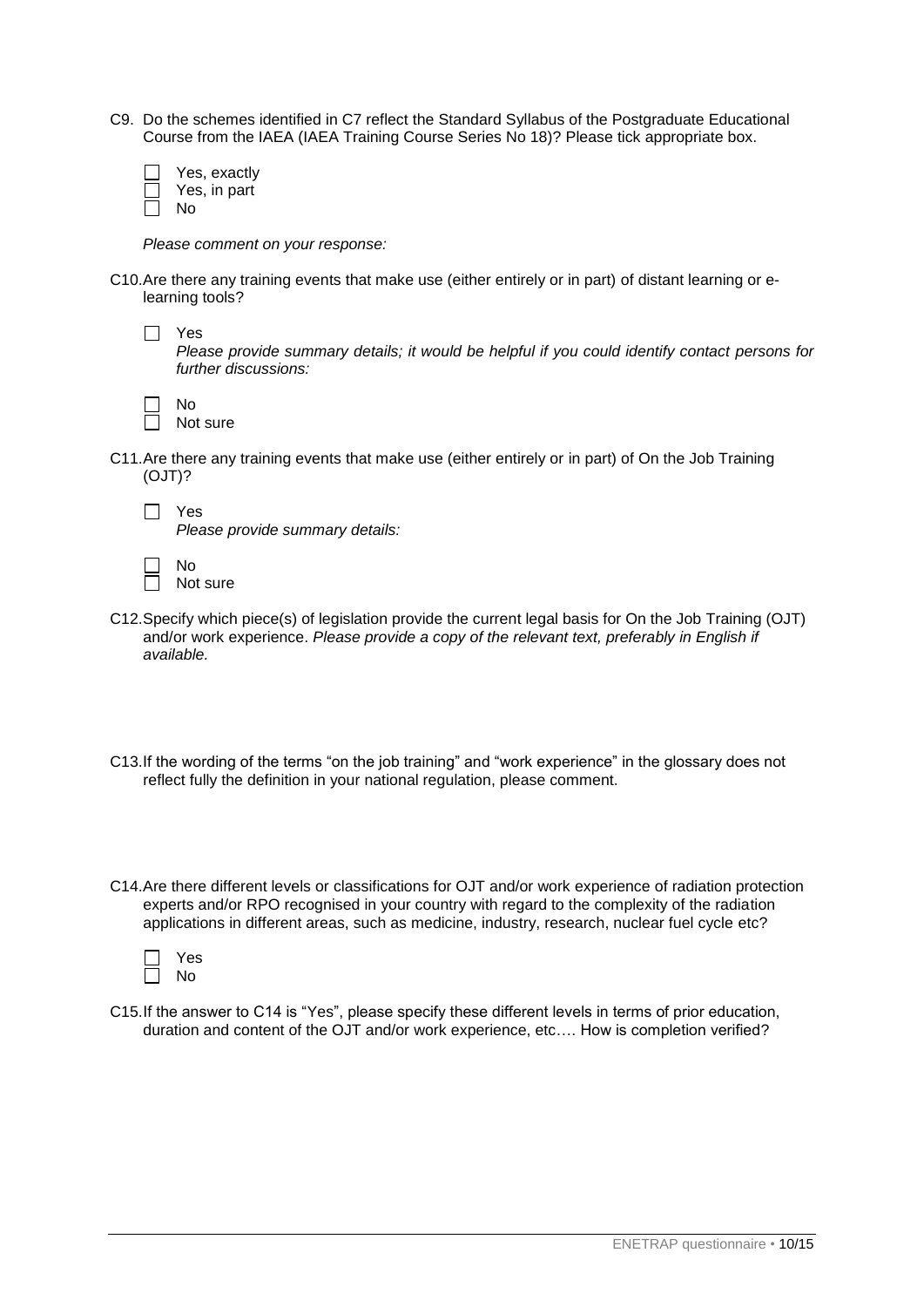C16.Is there an assessment of the competency acquired during the OJT? Please tick the appropriate box.



If "Yes" please comment on the assessment method(s). Is the objective of the assessment to test the knowledge or the job competency or to confirm if learning objectives have been achieved?

C17.Regarding OJT, do you have specific training providers such as research centres, power plants, hospitals, big industrial companies, and what are the capacities in terms of numbers of trainees and the possibility of providing OJT to trainees from other countries?

# **D. Regulatory Requirements**

#### *Objectives:*

*To build up a picture of the regulatory requirements for the training and qualification of RPEs, RPOs and exposed workers within the EU Member and Candidate States. Such a picture should facilitate the identification of any regulatory differences in the qualifications of such persons within the EU Member States and Candidate States.*

#### *Questions:*

D1. Within your country is there legislation in place that requires certain persons to be suitably trained and qualified? If the answer to any of the specifications (RPE, RPO, Workers) is "Yes", please provide brief details, specifying any differences in requirements/qualifications (also per sector when appropriate). It would be helpful if you could provide the relevant regulatory text (English translation).

| <b>RPEs</b><br>$\mathbf{L}$<br>$\mathbf{L}$ | J Yes:<br>No |  |
|---------------------------------------------|--------------|--|
| <b>RPOs</b><br>I.<br>L                      | Yes:<br>l No |  |
|                                             | Radiation Wo |  |

orkers Yes: No

D2. Does the definition of the Radiation Protection Expert in national legislation reflect the definition of the Qualified Expert, as defined in Council Directive 96/29/Euratom? Please tick appropriate box.

| Yes, exactly |
|--------------|
| Yes, in part |
| No           |

 $\sqrt{ }$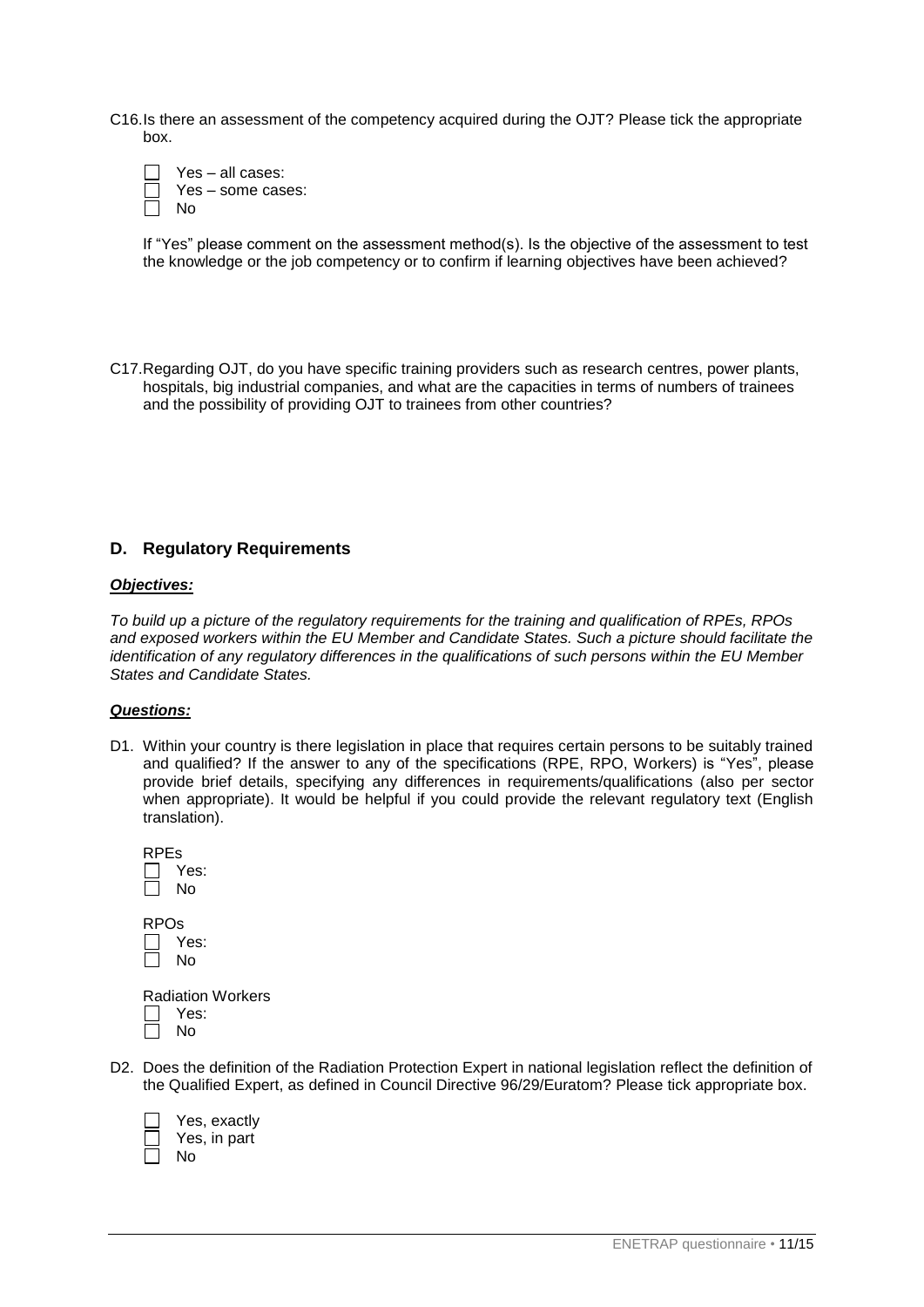*Please comment on your response:*

D3. Do the provisions in the legislation relating to the RPE in your country reflect the provisions for education, training and recognition of the Qualified Expert, as specified in Communication 98/C 133/03 from the Commission, concerning the implementation of Council Directive 96/29/Euratom? Please tick appropriate box.



*Please comment on your response; in particular specify conformities and differences:* 

D4. Is regulatory guidance available that specifies the minimum educational level, training (for example, syllabus, the duration and level of training, assessment of trainees), work experience and/or On-the-Job-Training (OJT) and personal attributes that should be demonstrated for the different categories as specified in question D1 and/or for the different sectors of work as specified in question B1?

 $\Box$ Yes

*Please provide information on this guidance (in English):* 

- $\Box$ No
- D5. If the recognition of RPE or RPO status is time limited in your country, is there legislation in place that specifies the duration and content of the education, training or OJT-activities necessary for keeping the recognition?

*Please provide details:* 

- $\Box$  No
- D6. Is there a system(s) in place for the accreditation of a) training providers? b) training schemes?

Yes No

If "Yes", are records maintained of such accreditation by the regulatory body?



Please describe the system for both a) and b)

a)

b)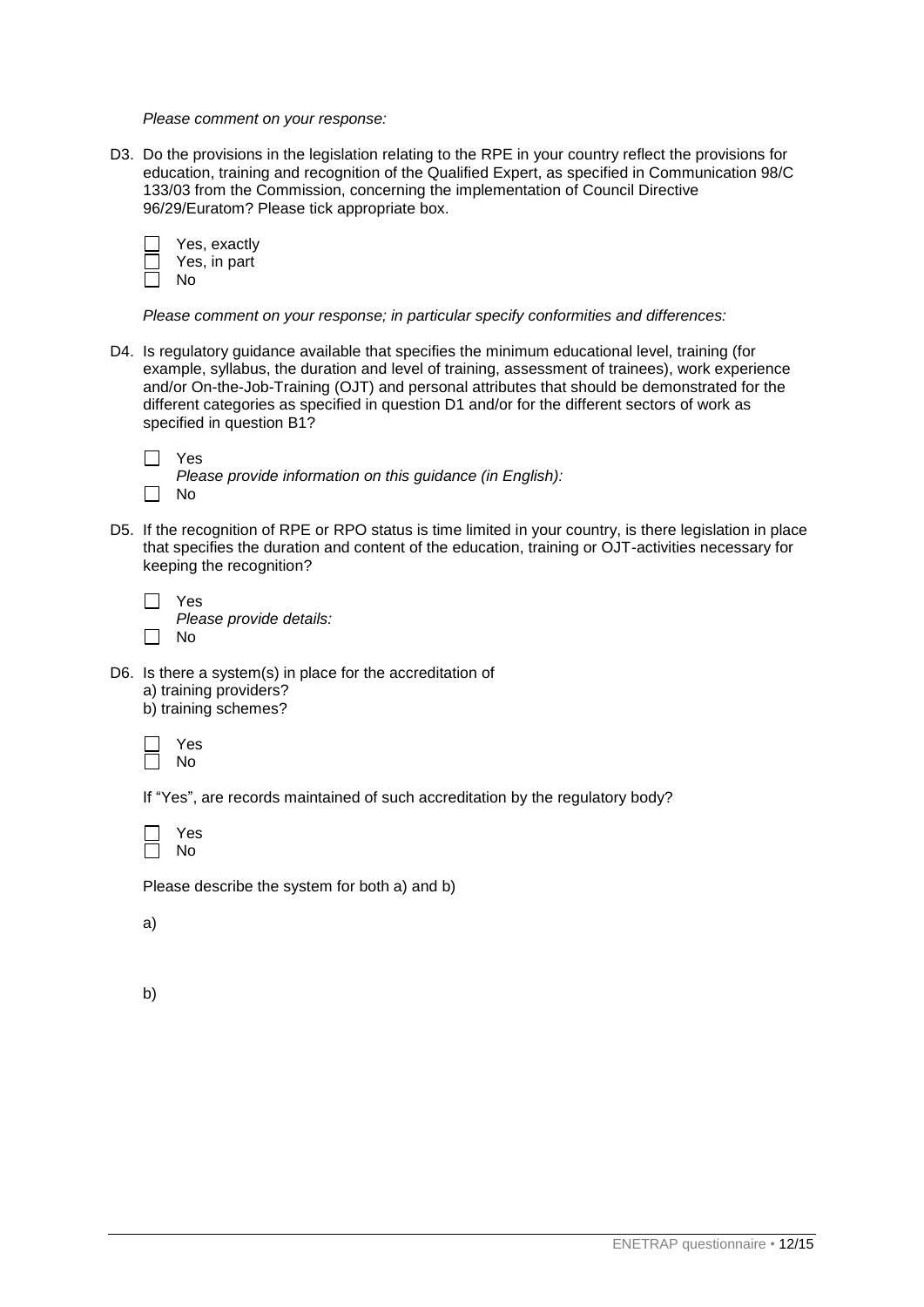# **E. Recognition**

## *Objective:*

*To build up a picture of the criteria for recognition of RPEs, RPOs and other workers, with the objective of finding a common denominator for mutual recognition of these persons.*

### *Questions:*

E1. Are there formal systems in place for the recognition of RPEs, RPOs or other workers in your country by national authorities or professional bodies?

| RPE | Yes:<br>N٥ |
|-----|------------|
| RP( | Yes:<br>No |
|     | M/nrkare   |

| Workers |
|---------|
| Yes:    |
| Nο      |

If "Yes" to any of the above please provide details.

E2. Is participation in the scheme(s) mandatory or voluntary?

| Mandatory |
|-----------|
| Voluntarv |

- E3. Please provide a brief description of the method of operation of the scheme(s) (include reference to any web-site, publications etc.).
- E4. Is there a formal system in place for the recognition of RPEs, RPOs or other workers who are qualified (and are recognised) in other countries?

| RPE | Yes:<br>N٥ |
|-----|------------|
| RP( | Yes:<br>No |
|     | Workers    |

Yes: No

If you have indicated "Yes" to any of the above, please specify the system(s) and the requirements for recognition in your country. Are there any additional assessments necessary (knowledge of national regulations, fluency in the national language, etc.)?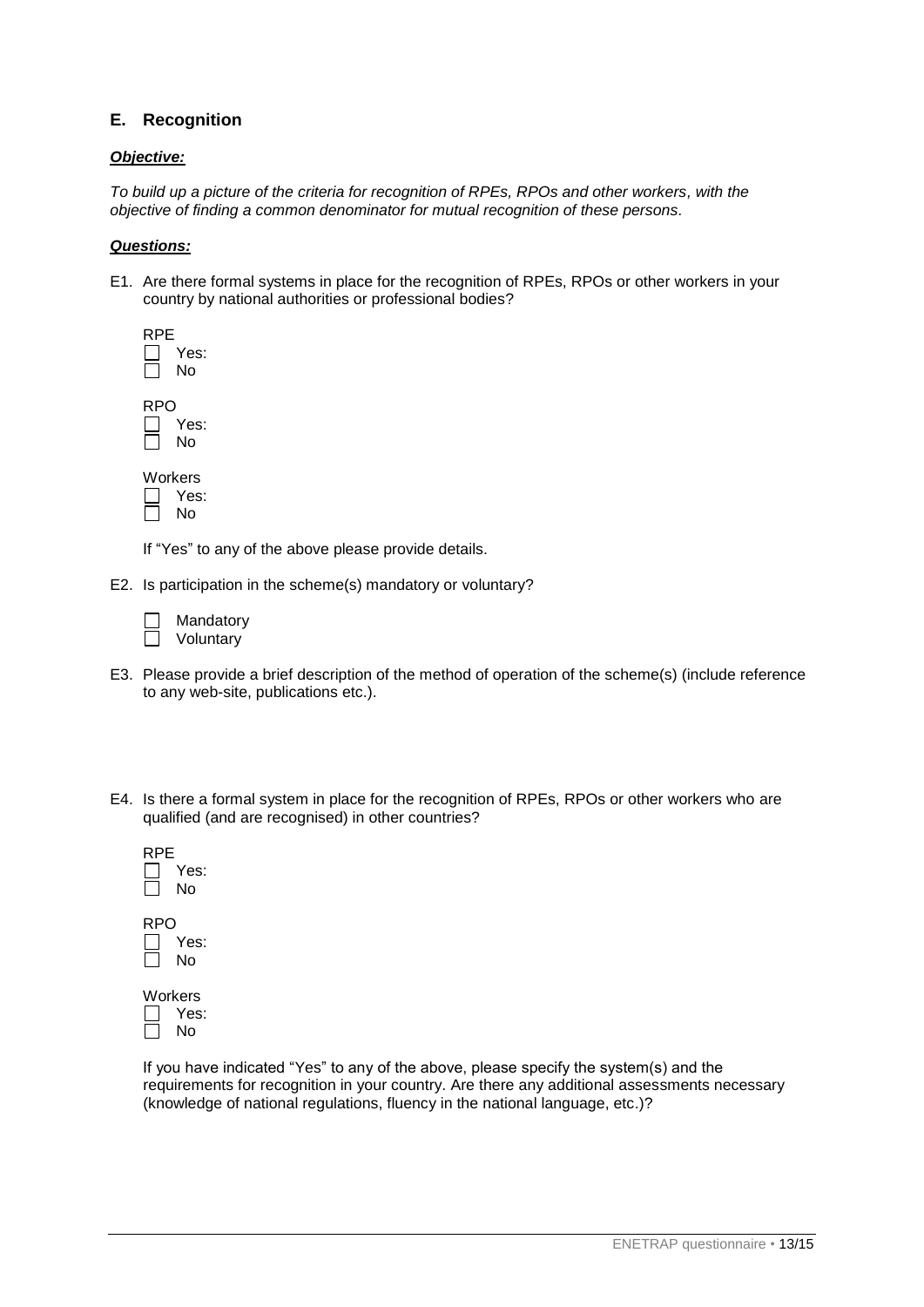E5. Is the recognition of the RPE status in your country time limited?

| Yes (if Yes, go to E6) |
|------------------------|
| No (if no, go to E14)  |

E6. What is the period of validity of RPE recognition?

- E7. Briefly outline the mechanism for re-recognition.
- E8. With respect to E7 it would be helpful if you could answer the following specific questions:
	- 1. Is the RPE required to seek re-recognition under the original scheme?  $\Box$ Yes
		- $\Box$ No
	- 2. Is evidence of practical experience required?
		- П Yes Ħ. No
	- 3. Is evidence of practical experience on its own sufficient?
		- Yes No
	- 4. Is evidence of further and/or refresher or update training required? Yes
		- $\Box$  $\Box$ No
	- 5. Is evidence on OJT required?
		- $\Box$ Yes  $\Box$  No
	- 6. Is evidence of training on its own sufficient?
		- П Yes No
	- 7. Are there any differences in the mechanism for re-recognition between the sectors of work? Г Yes No
- E9. Is the RPE required to take any action in order to maintain RPE status?

| $\Box$ Yes              |
|-------------------------|
| Please provide details: |
| $\Box$ No               |

- E10.If the answer to Question E9 is "No", or when ad-hoc decisions are taken, please specify the requirements that should be fulfilled for such persons to be recognised in your country.
- E11.Taking into account your national policy on recognition of RPEs, RPOs and workers, what would be in your view the minimal requirements for mutual recognition of such persons within the European Union?